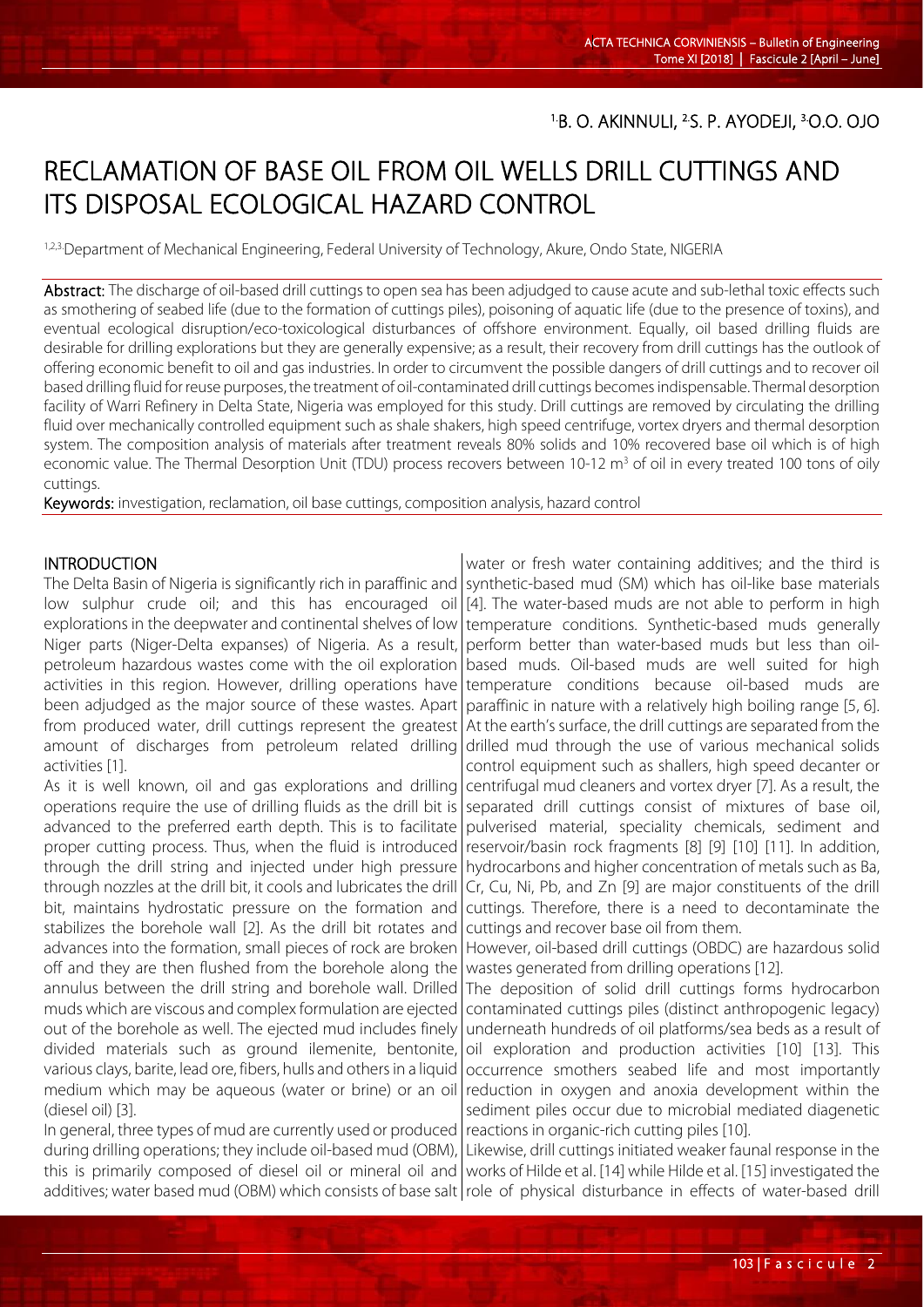cuttings on benthic ecosystems. It was revealed that drill cuttings caused significant reduction in the number of taxa, abundance, biomass and diversity of macrofauna. Katsiaryna et al. [16] conducted laboratory investigation on phytoplankton aggregates and it was observed that drill cuttings significantly affected the physical characteristics of phytodetritus.

These drilling waste/cuttings must be treated because it cannot be discharged directly into a disposal site, not only because of their adverse effect upon the environment, but additionally because of the great value of oil contained in them. It has been a common practice to treat the oil drill cuttings in order to produce a solid material that can be disposed into the environment without injury to it.

Few works have been carried out on the treatment of drill cuttings. Marina et al. [17] carried out microwave radiation treatment of drill cuttings contaminated with synthetic|In some thermal desorption technologies the off-gases are drilling fluid. It was reported that n-paraffin was successfully combusted but in the case of drill cuttings where the base oil removed from the contaminated cuttings. Likewise, Robinson et al. [18] reported that drill cuttings can be efficiently microwave-treated under optimized conditions. Robinson et al. [19] revealed that higher microwave power and electric field strength influenced the mechanism of oil removal from drill cuttings. However, total decontamination of oil from the cuttings was achieved during microwave dry remediation of oil contaminated drill cuttings by Irineu et al. [20].

On the other hand, Reginald et al. [21] worked on the The treatment of drill cuttings with thermal desorption unit stabilization/solidification of drill cuttings for forage production (elephant grass) in acidic soils. The stabilized/solidified drill cuttings were observed to improve the height and leaf lengths of the forage.

Also, supercritical water oxidation of oil-based drill cuttings is also another approach of treating contaminated drill cuttings [12]. Chaillan et al. [22] revealed that the efficiency of bioremediation process of contaminated soil with drill cuttings is dependent on the inherent degradability of HC compounds. However, remediation of oil-based drill cuttings through a biosurfactant-based washing and biodegradation treatment was achieved by Ping et al. [23].

Basically, thermal/mechanical technologies are preferred and used to ensure proper treatment and recovery of base oil from drill cuttings. Although, there are other technologies involving chemical processing as highlighted above but thermal/mechanical processing has proven to be the best over time. Thermal technologies use high temperature to reclaim or destroy hydrocarbon-contaminated drill cuttings. It is the most efficient treatment for destroying organics, and it also reduces the volume and mobility of inorganics such as metals and salt [24].

Thermal treatment can be an interim process to reduce toxicity and volume and prepare a waste stream for further treatment or disposal (such as landfill, land farming and land spreading), or it can be final treatment process resulting in inert solids, water and recovered base oil; the latter is the case with drill cuttings [25]. The thermal treatment technology is

usually set up in a fixed land based installation, but can be made to be mobile to fit uses in an offshore rig platform if necessary but nonetheless large size and weight coupled with limited processing capacity have limited its use off shore. The cost for thermal treatment ranges from \$75 to \$150/ ton, with labor being a large component [26]. George and Smith

[27] grouped thermal treatment technologies into two. The first group uses incineration (such as rotary kilns, and cement kilns) to destroy hydrocarbons by heating them to very high temperatures in the presence of air. Incineration is not commonly used for drilling cuttings because there is literarily no good recovery for the base oil. The second uses the thermal desorption principle, in which heat is applied directly or indirectly to the drill cuttings to vaporize, volatile and semi volatile components (base oil, water) without incinerating the oil.

has to be recovered, the thermal phase is separated to recover the hydrocarbon (base oil) [28]. Pierce and Wood [29] and Ritter [30] state that the attachments of thermal desorption technologies include direct/indirect rotary kilns and hot oil processors, thermal phase separation, thermal plasma volatilization, and modula thermal processors. In the case of drill cuttings treatment, thermal phase separation is the type of thermal desorption unit used.

has both economic and ecological benefits. For instance, thermal desorption process will facilitate the protection of the environment from hazardous oil-base drill cutting deposition and the recovery of water which can be retreated and put to use especially in arid regions. Similarly, the recovered soil with an oil residue of less than 0.5% can be sold to construction companies and used for road construction and building of houses or used for land filling and land spreading. Consequently, this paper examines the thermal desorption processing of drill cuttings obtained from the Delta-Basin of Nigeria. The recovered oil from the TDU was analyzed and compared to untreated base oil in order to identify the effect of TDU process on the reclaimed oil.

#### METHODOLOGY

Containment of drill cuttings such as synthetic (pseudo) oil based cuttings and other drilling waste in skips at the drilling/well sites is the first major operation.

However, the process for separating drill cutting from the oilbased drilling fluid starts from the well site with the use of mechanical solids control equipment prior to the transportation of the resultant residue to the waste management facility where thermal desorption technology is applied to recover the base oil from the contaminated drill cuttings.

A typical sample of drill cuttings observed under microscope is shown in Figure 1.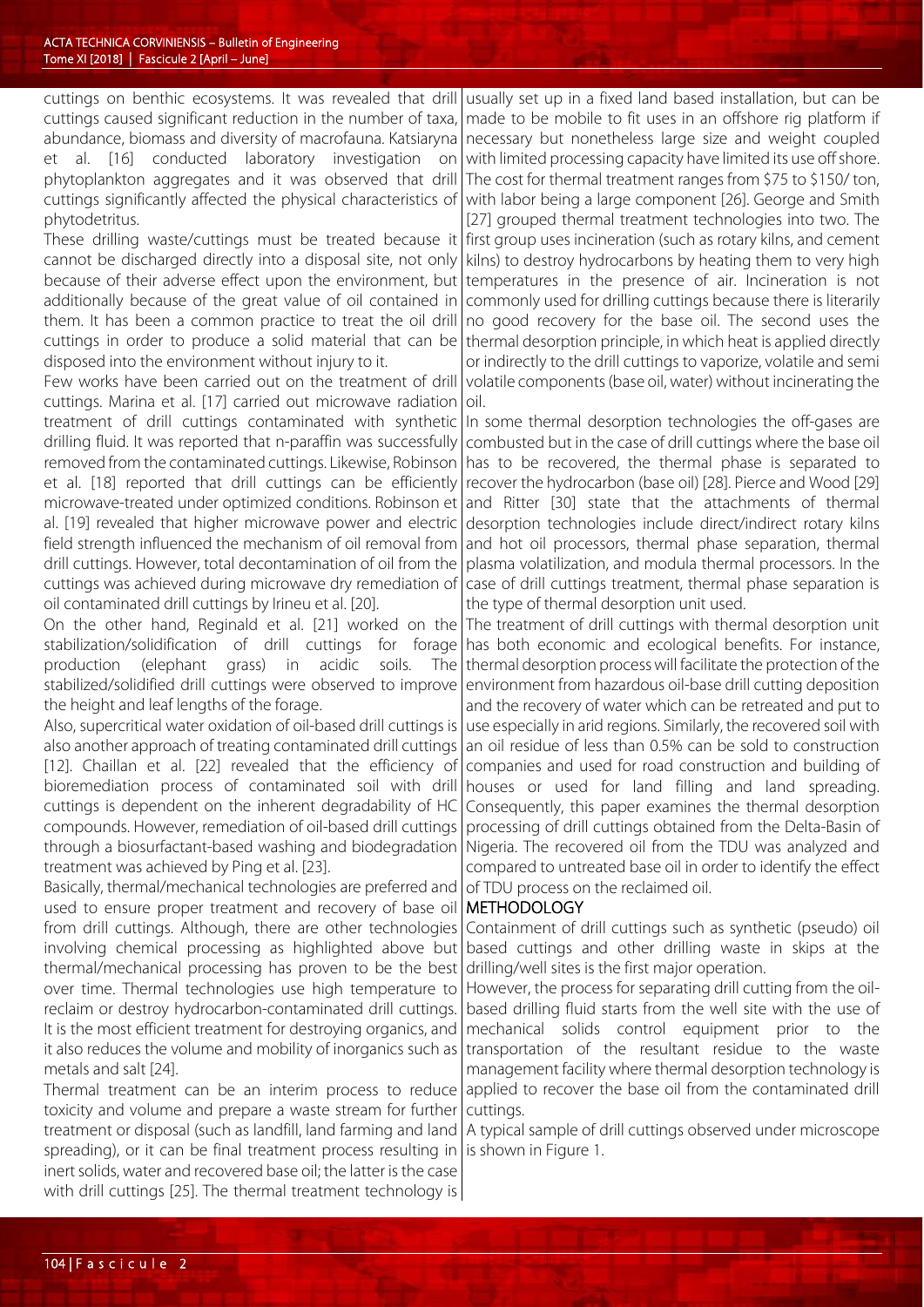

 Figure 1: Sample of drill cuttings observed under microscope (drill cuttings)

The overall methodology employed for the waste treatment and oil recovery process is grouped into two which are primary and secondary treatments respectively. The primary treatment system involves the use of drilling platform solidscontrol systems to initiate solid separation at the well site. These systems employ shale shaker and centrifuge in their solid separation processes. Afterward, the secondary treatment is followed and this involves the handling of pretreated cuttings (from the primary treatment facility) in cuttings dryer and thermal desorption unit.

These two methods of secondary treatment are employed to reduce drilling fluid retention on cuttings (ROC). Base oil recovery and extraction of environmental friendly drill cuttings are performed by the thermal desorption unit (TDU). The process separates incoming material (contaminated drill cuttings) and produces products like organic oil, water and pre-dried material. For instance, the employed thermal desorption unit feed system is shown in Figure 2 while its schematic diagram is illustrated in Figure 3.



Figure 2: Thermal desorption unit feed system The incoming contaminated waste is fed to the feed hopper of the TDU. Subsequently, adjustable and controlled feeding is obtained by means of screw conveyers and gas sluices leading to the central processing unit as illustrated in Figure 3. The processor is a specially designed rotary heat exchanger which is heated by a closed loop circulation of thermal fluid

(boiler) heat. Thus, gaseous hydrocarbons and steam leaves the processor by means of a lower over pressure into the controlled condensation stage where liquefying is achieved. The liquid phase is collected in a separation tank; and consequently, condensed oil/organic and water are separated and pumped away respectively. Consequently, the percentage and composition analyses of the recovered oil with respect to the inlet tonnage of cuttings were carried out. However, section 2.1 gives the detailed descriptions of the compartments and procedures of the TDU employed for this study.



Figure 3: Schematics of the Thermal desorption unit (TDU) THERMAL PROCESSING PROCEDURES

The thermal processing procedures are as follow:

- The contaminated drill cuttings are fed into the feed Hopper of the TDU by using a rotary head forklift to empty drill cuttings skips into the inlet hopper of the TDU;
- Material to be processed is then fed into the TDU through a single screw conveyor system attached to the TDU unit as shown in Fig 3. The heart of the TDU is a horizontal vessel with a rotating heat exchanger located inside. The heat exchanger is comprised of a hollow shaft and vein through which hot rotating fluid (hot oil) is pumped. The design provides a large surface area for heat transfer to the Oil Base Mud Cuttings (OBMC's) being processed. Paddles located on the periphery of the veins convey the OBMCs along the length of the processor as the heat exchanger rotates. The processor is capable of processing OBMCs at the rate of 20 to 40 tonnes per hour.

 The heat transfer fluid is heated by an 800kW diesel-fired boiler located within the processing system. The flow rate and temperature of the heat transfer fluid are controlled by a closed loop system to prevent degradation of the fluid. Emissions from the boiler are vented directly to the atmosphere through a 0.25m diameter stack discharging 3m above the roof level.

 Evaporation of the hydrocarbons and water contained within the raw material takes place as the OBMCs are heated to approximately to between 80 to 2800 C and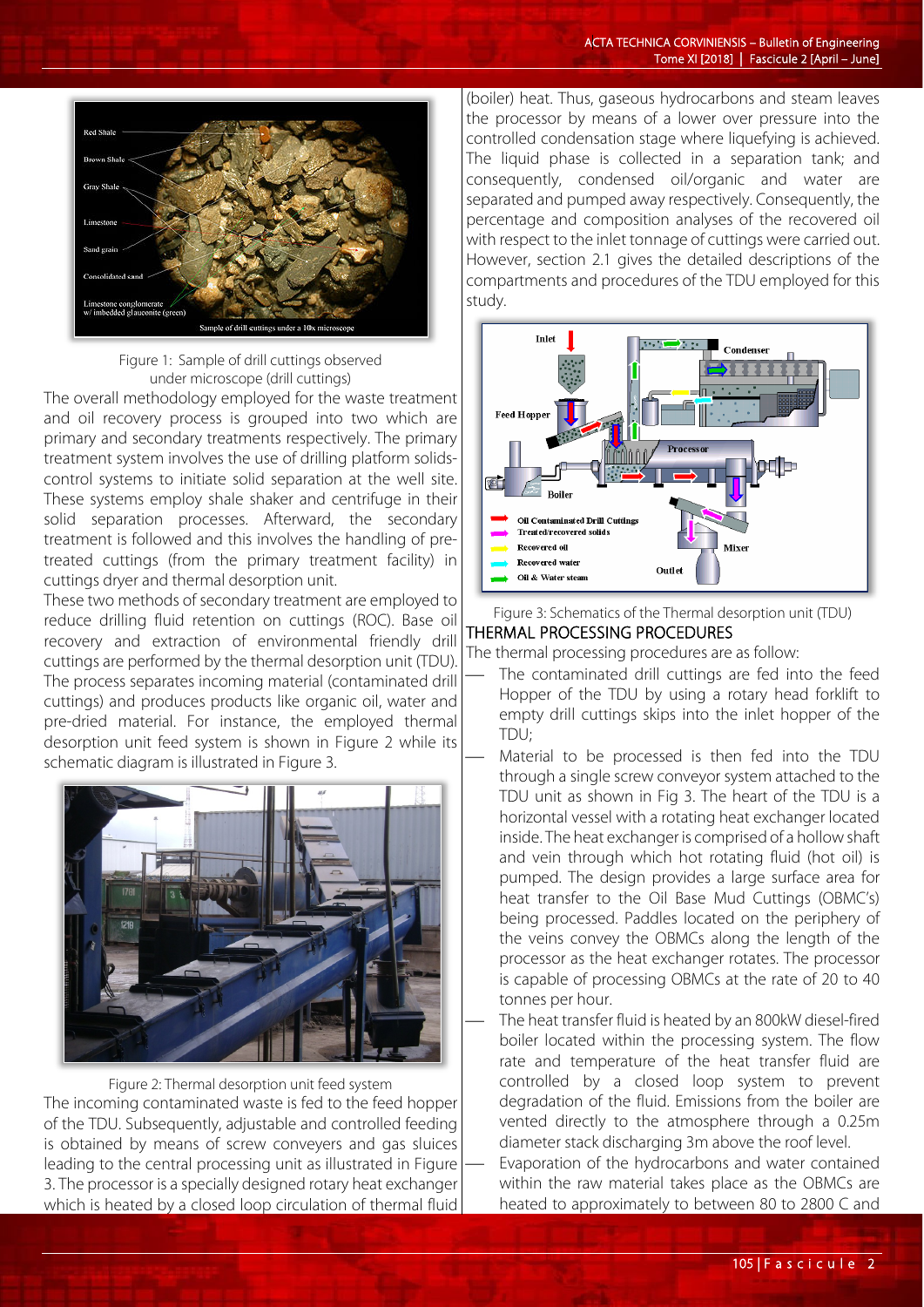move from the inlet end towards the outlet of the processor. Air locks are fitted at both the inlet and the outlet of the processor to prevent the escape of the released vapours. To prevent a flammable mixture forming within the processor as the vapours arise, the processor is purged of any air using nitrogen prior to processing any raw material. The hot vapours realised from the raw material are then drawn through a vapour scrubber, where the steam and most of the hydrocarbons are condensed. Gases not condensed in the vapour scrubbers are directed to the boiler for incineration. In the event of a boiler malfunction, the non-condensable gasses will be diverted to an activated carbon filter.

- The mixture of water and hydrocarbon condensate generated by the process is separated into two streams by multi-stage settling. To minimize the potential for dust emissions from material handling operations, the cleaned solids arising from the process are moistened using the water recovered by the distillation. This recovered water accounts for the only wastewater generated by the process. There are no process water discharges to either public sewer or surface water.
- The condensed hydrocarbons arising from the process are stored in settling tanks that are housed within the processing building.
- The recovered water is reused in moistening and cooling down the solids at the outlet end of the treatment unit to prevent dusting effect. Excess recovered water is evaporated or can be condensed and used for other purposes if working in an arid region.
- The processed solids are collected.
- These solids are transported to the designated construction companies or are used in land filling or land spreading of swampy areas or lands with undulating topography.
- The recovered oil is collected in the designated temporary storage tanks.

### **RESULTS**

The base oil from contaminated drill cuttings was recovered, the negative impact on the environment from the processing of drilling for hydro-carbons (Oil, and gas) was reduced, there was economic control of the drill cuttings (due to the high cost of base oil), the resource was conserved by reuse, pure drill cuttings that is void of contaminants and which can be sold off for land filling and engineering construction was produced.

The resultant drill cuttings oil content was brought below set standard by the government that is 0.5% compared to the acceptance standard of 1% oil in treated drill cuttings this is 50% improvement over the set standard. The result of the composition analysis of the materials after treatment is as shown in Figure 4.



Figure 4. Composition Analysis of Materials

According to the chart provided in Figure 4, the composition assessment shows that 80% solid is obtained while oil residue in clean solids is less than 0.5% after thermal desorption treatment. Also, there is also 10% regenerated water and the recovered water in moistening and cooling down the solids at the outlet end of the treatment unit to prevent dusting effect. Excess recovered water is evaporated or can be condensed and used for other purposes if working in an arid region. Most importantly, there is 10% recovered base oil which as previously stated is of high economic value. However, Figures 5 and 6 gave the analysis of base oil before treatment and after treatment respectively.







Figure 6. Analysis of recovered base oil after treatment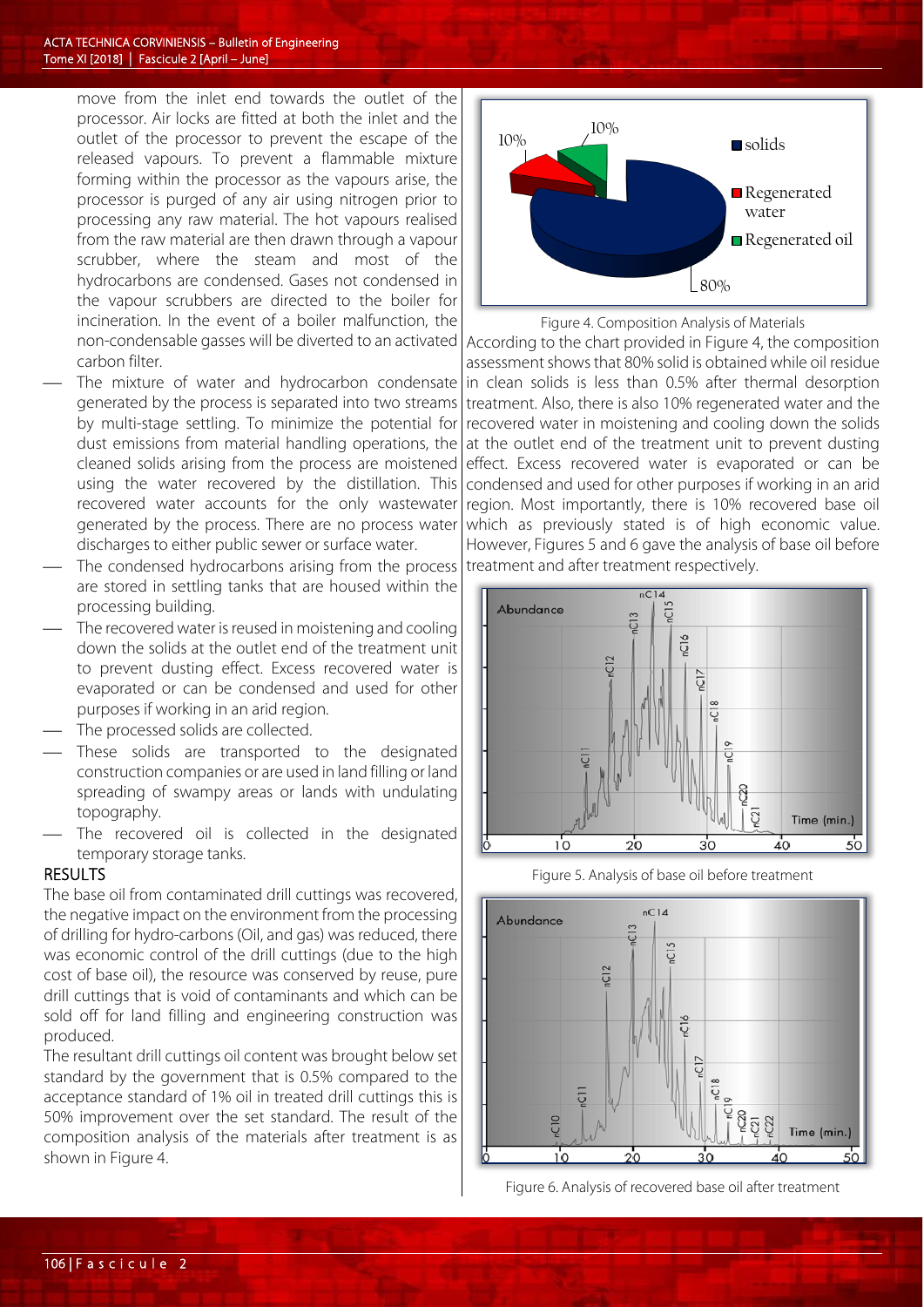| Similarly, Figure 5 and Figure 6 show that the References                     |     |                                                                                                           |
|-------------------------------------------------------------------------------|-----|-----------------------------------------------------------------------------------------------------------|
| structure/compositions of the recovered base oil have not [1]                 |     | Anna al Sandouk-Lincke, N.; Schwarzbauer, J.; Antic, V.;                                                  |
| been significantly altered by the thermal desorption                          |     | Antic, M.; Caase, J.; Grünelt, S.; Reßing, K.; Littke, R.; Off-line-                                      |
| separation process. This unchanged oil composition is one of                  |     | pyrolysis-gas chromatography-mass spectrometry                                                            |
| the major advantages of the TDU processing and this                           |     | analyses of drilling fluids and drill cuttings - Identification                                           |
| occurrence is attributed to non-chemical induced treatment                    |     | of potential environmental marker substances, Organic                                                     |
| process. However, whenever the results are otherwise it is                    |     | Geochemistry 88 (2015) 17-28                                                                              |
| generally not acceptable.                                                     | [2] | Neff, J.M; Composition Environmental fates and Biological                                                 |
| Likewise, the LTDU process recovers between 10-12 m3 of oil                   |     | Effects OF water. Based Drilling Mud's and cuttings                                                       |
| in every 100 tonnes of oily treated cuttings. The recovered oil               |     | Discharged to the marine Environment. A synthesis and                                                     |
| is high quality oil which is suitable for reuse in the fabrication            |     | Annotated Biologyraphy. Prepared for Petroleum                                                            |
| of new drilling mud. The employed TDU is capable of                           |     | Environment Research forum (PERF) and American                                                            |
|                                                                               |     | Petroleum Institute, MA, 2005.                                                                            |
| processing approximately 50 tons of cuttings per 24 hour $\vert_{\text{rel}}$ |     | $C_1$ and $C_2$ and $D_3$ and $D_4$ and $D_5$ and $D_5$ and $D_6$ and $D_7$ and $D_8$ and $D_7$ and $D_8$ |

- [3] Cannon, R.W.; Dale, M.; Reduction synthetic Based fluid discharges offshore by the use of vertical basket centrifuge. Exploration and production Environmental conference, 26-28 February, San Antonio, Texas, USA, SPE66535, 2001
- [4] Ormeaux, D.; Incineration of Hydrocarbon contaminated solid US pat No 4 606 283, 1986
	- Thermtech, A.S.; Thermo-Mechanical Cuttings clear (TCC) Commercial Specifications and Brochures, 2008.
- [6] Smith, K.; Biochemical Degradation of Hydrocarbon Contaminated Folids U.S. Pat No. 5039415, 1991.
- [7] Wait, S.T.; Oil tools (Europe) Limited and Thromas, D.SPE Amerada Hess Limited (2003). The characterization of based oil Recovered from the Low Temperature Thermal Desorption of Drill Cuttings, 2003.
- [8] Henry, L.; Harries, D.; Kingston, P.; Roberts, J. M.; Historic scale and persistence of drill cuttings impacts on North Sea benthos, Marine Environmental Research xxx (2017)  $1 - 10$
- [9] Breur, E.; Stevenson, A. G.; Howe, J.A.; Carroll, J.; Shimmield G.B.; drill cutting accumulations in the Northern and Central North Sea: a review of environmental interactions and chemical fate, Marine Pollution Bullettin 48 (2004) 12- 25
- [10] Breur, E., Shimmield, G.; Peppe, O.; assessment of metal concentrations found within a North Sea drill cuttings pile, Marine pollution bulletin 56 (2008) 1310-1322
	- Kogbara, R. B.; Ayotamuno J. M., Onuomah, I.; Ehio, V.; Damka, T. D.; Stabilisation/solidification and bioaugmentation treatment of petroleum drill cuttings, Applied Geochemistry 71 (2016) 1-8
	- [12] Chen, Z.; Chen, Z.; Yin, F.; Wang, G.; Chen, H.; He, C.; Xu, Y.; Supercritical water oxidation of oil-based drill cuttings, Journal of Hazardous Materials 332 (2017) 205–213
- [13] Marsh, R.; A database of archived drilling records of the drill cuttings piles at the North West Hutton oil platform, Marine Pollution Bulletin 46 (2003) 587–593
	- Trannum, H.C.; Setvik, A.; Norling, K.; Nilsson, H.C.; Rapid macrofaunal colonization of water-based drill cuttings on different sediments, Marine Pollution Bulletin 62 (2011) 2145–2156
- [15] Trannum, H.C.; Nilsson, H.C.; Schaanning, M.T.; Øxnevad, S.; Effects of sedimentation from water-based drill cuttings and natural sediment on benthic macrofaunal community structure and ecosystem processes, Journal

processing approximately 50 tons of cuttings per 24 hour period. However, if maintenance time is taken into consideration, the TDU has a capacity to process 70,000 tons of cuttings per annum. Routinely, the recovered base oils inclusions are Baroid XP-07, star AP Envirotec, EDC 99 and petrofree (Esters).

According to SPDC, the potential impact of drill cuttings can be reduced via Environmental management plan (EMP) to "as | [5] low as practically reasonable". Based on this study, one of the effective approaches for reducing environmental impacts or an effective ecological hazard control is thermal desorption of drill cuttings.

The treatment of Delta Basin drill cuttings in the thermal desorption unit (TDU) acts as an operative ecological hazard control process. Drill cuttings are obtained and transported to TDU for treatment instead of the perennial discharge to open sea. Thus, the formations of cutting piles and detrimental damage to the benthic communities of the Atlantics are utterly inhibited. Similarly, the cleaned or treated drill cuttings can be used for landfilling, as aggregate in construction, and as filler in bituminous mixtures as highlighted by Dhir et al. [31]. In addition, the recovered water from the TDU process can be retreated and use for other purposes.

## **CONCLUSION**

Mechanical equipment based process or thermal desorption unit (TDU) has been effectively used in the treatment of contaminated drill cuttings and the recovered oil shows no  $\vert$ [11] significant variance with the untreated oil. This occurrence has been attributed to the predominant mechanical treatment process or non-chemical induced reaction of constituents of cuttings at elevated temperature. Consequently, environmental protection from the dangers associated with the disposal of well cuttings can be harnessed via thermal desorption processing.

Similarly, TDU has not only helped the oil and gas industries in complying with the laws of the Federal Republic of Nigeria but it has also retrospectively saved cost of drilling by reuse [14] of recovered base oil. Economic benefit is expected from the successive drilling processes with the recovered oil. The treated final cuttings also have economic benefits especially for engineering construction and land filling.